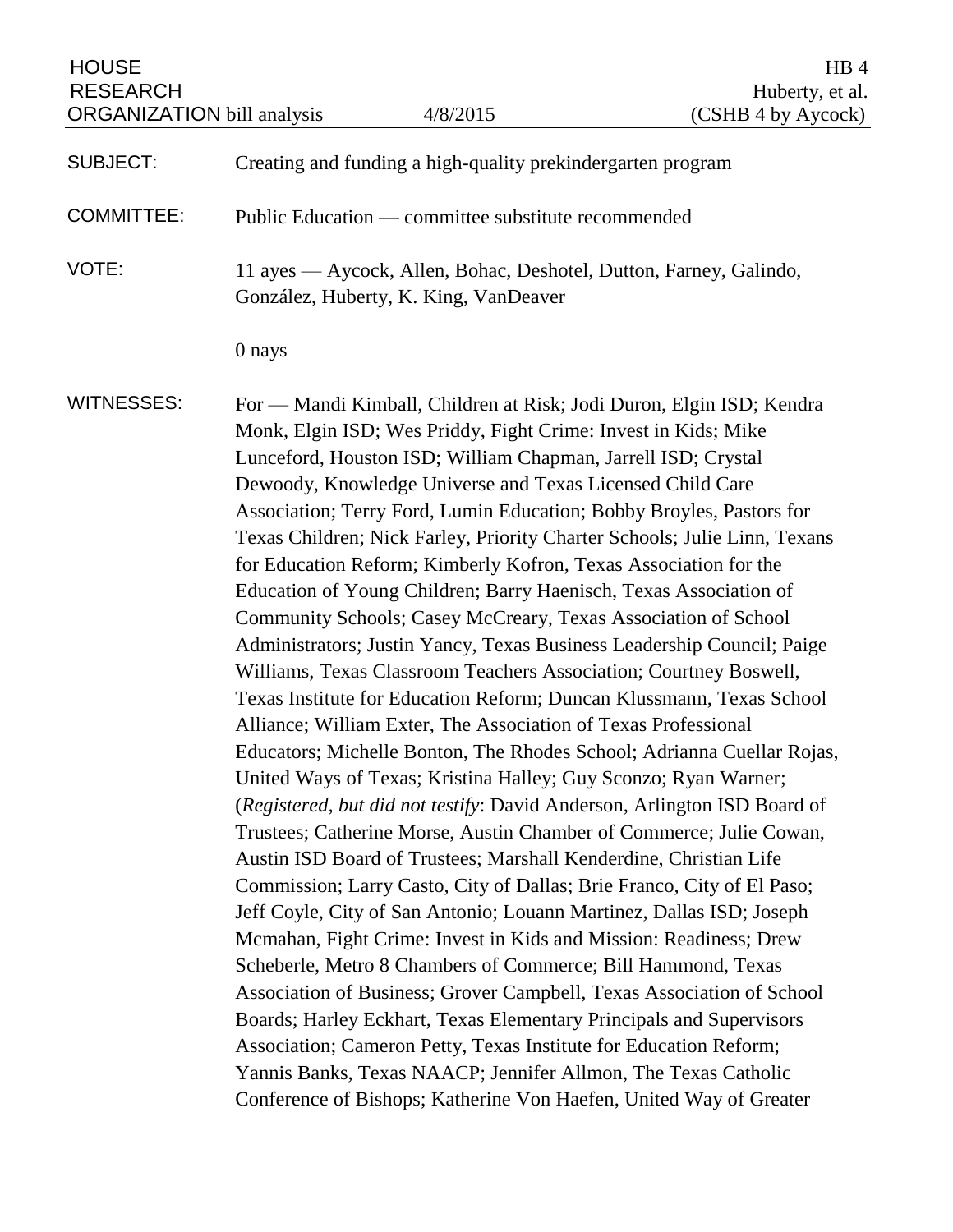Houston; Kristina Davis-Troutman; Dianna Mills)

Against — (*Registered, but did not testify*: Ann Hettinger, Dana Hodges, and Cindy Asmussen, Concerned Women for America; Michael Quinn Sullivan, Texans for Fiscal Responsibility; MerryLynn Gerstenschlager, Texas Eagle Forum)

On — Jacquie Porter, Austin ISD; Chandra Villanueva, Center for Public Policy Priorities; Carol Shattuck, Collaborative for Children; Alan Cohen, Dallas ISD; Lanet Greenhaw, Dallas Regional Chamber; Steven Aleman, Disability Rights Texas; Ray Freeman, Equity Center; Randy Willis, Granger ISD; Scott McClelland, Greater Houston Partnership and Early Matters Coalition; Shelia Marsh and Carla Saravia, Houston Gateway Academy; Haley Simonton, KIPP Houston Public Schools; Marlene Lobberecht, League of Women Voters of Texas; David Fincher and Richard Simpson, NCCC; Melissa Horton, Primrose Schools and the Texas Licensed Child Care Association; David Anthony, Raise Your Hand Texas; Andrea Brauer, Texans Care for Children; Ted Melina Raab, Texas American Federation of Teachers; Larriann Curtis, Texas PTA; Gretchen May, The Commit! Partnership; James Butler; Carrie Marz; (*Registered, but did not testify*: James Ragan, Head Start parents; Lisa Dawn-Fisher, Monica Martinez, and Howard Morrison, Texas Education Agency; Tere Holmes, Texas Licensed Child Care Association; Darren Grissom, Texas PTA; Susan Hoff, United Way Metro Dallas; Steve Swanson)

BACKGROUND: Education Code, sec. 29.153 requires that each school district with at least 15 eligible students offer a free, half-day prekindergarten program. Those eligible for the program include children:

- whose families earn less than 185 percent of the amount stipulated in federal poverty guidelines;
- who are unable to speak or comprehend English;
- who are homeless or in foster care; or
- whose parents are on active military duty.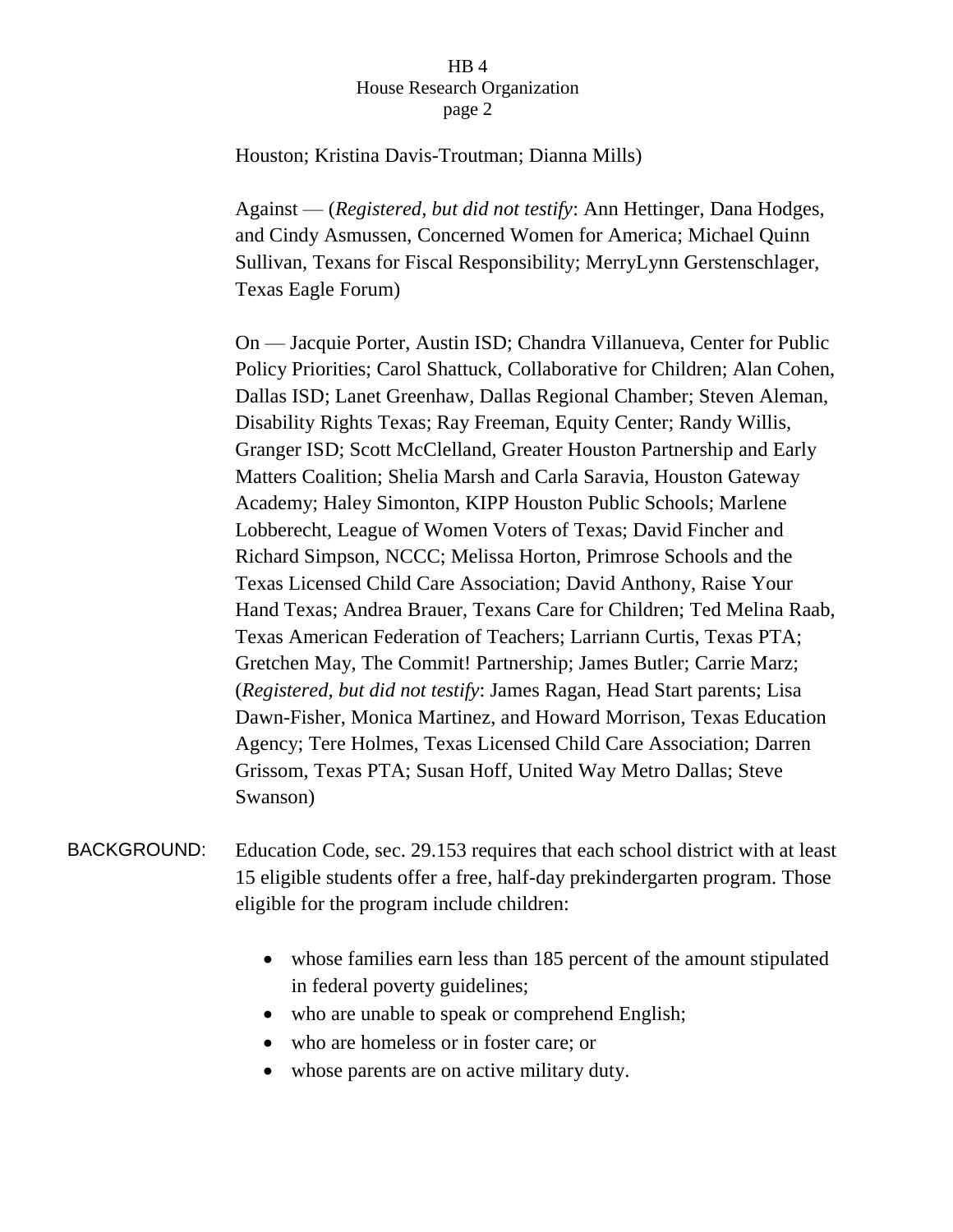Prekindergarten enrollment in Texas was about 227,000 in 2013, according to the Texas Education Agency (TEA).

Education Code, sec. 29.1532(c) requires districts that offer prekindergarten to include the following information in their Public Education Information Management System (PEIMS) reports:

- demographic information on enrolled students, including the number of students who are eligible for prekindergarten;
- the number of half-day and full-day prekindergarten classes offered; and
- the sources of funding for the prekindergarten classes.
- DIGEST: CSHB 4 would create a free, high-quality prekindergarten program, beginning with the 2015-16 school year. Districts and open-enrollment charter schools could opt into the program and receive additional funding per eligible student. A high-quality prekindergarten program would be subject to requirements that apply to existing prekindergarten programs, except if there was a conflict, the requirements for a high-quality program would prevail.

**Curriculum and teacher requirements.** The bill would require participating districts to implement a curriculum that included prekindergarten guidelines established by TEA and that measured the progress of students in meeting recommended learning outcomes. Beginning with the 2016-17 school year, each teacher for a high-quality prekindergarten class would have to be certified and have been awarded a child development associate (CDA) credential. A district could allow a teacher to receive CDA training and credentials from a regional education service center.

**Parent engagement.** The bill would require districts to develop and implement a parent engagement plan to help the district achieve and maintain high levels of parental involvement and positive parental attitudes toward education.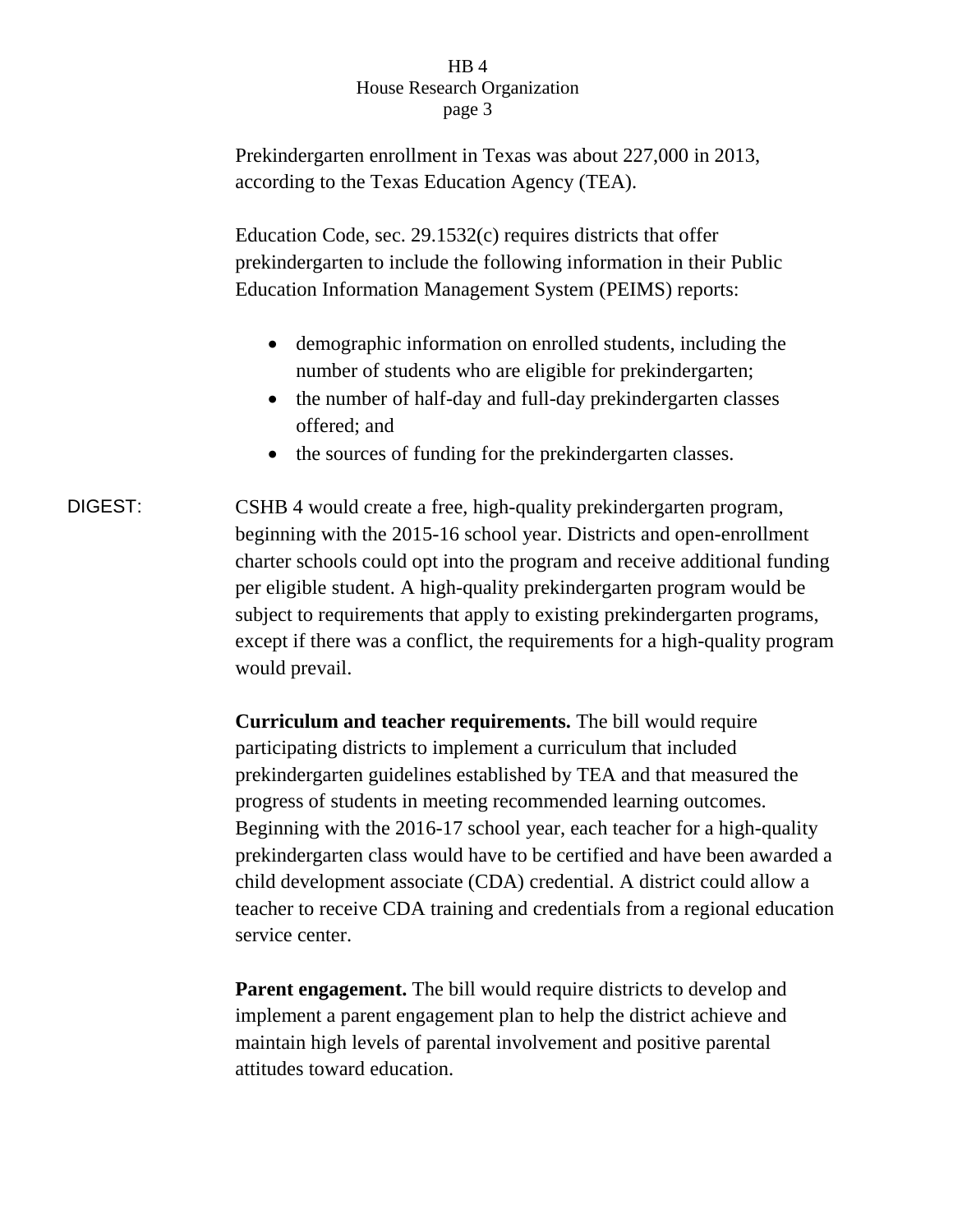**Program and funding evaluation.** Districts would be required to implement appropriate methods for measuring student progress and make data available to parents. The Commissioner of Education would be required to evaluate the use and effectiveness of new funding in improving student learning. The commissioner also would be required to identify effective instruction strategies implemented by school districts. The results of the commissioner's evaluation would be reported to the Legislature by December 1, 2018.

**Reporting requirements.** The bill would add the following information to districts' PEIMS reporting requirements:

- class size and ratio of instructional staff to students for each prekindergarten class; and
- each type of assessment administered to prekindergarten students and the results.

**Private providers.** Districts participating in the high-quality prekindergarten program would be allowed to contract with eligible private providers for services or equipment. Eligible private providers would have to be licensed and in good standing with the Department of Family and Protective Services (DFPS). A provider would be in good standing if DFPS had not taken an action against the provider's license under provisions in the Human Resources Code during the 24 months preceding the date of a contract with a school district.

Private providers also would be required to be accredited by a researchbased, nationally recognized, and universally accessible accreditation system approved by the commissioner. A prekindergarten program provided by a private provider would be subject to the requirements of a high-quality prekindergarten program.

**Funding.** CSHB 4 would entitle children enrolled in a high-quality prekindergarten program to the benefits of the Available School Fund. The Commissioner of Education would be required to establish a funding program from funds appropriated for high-quality prekindergarten. School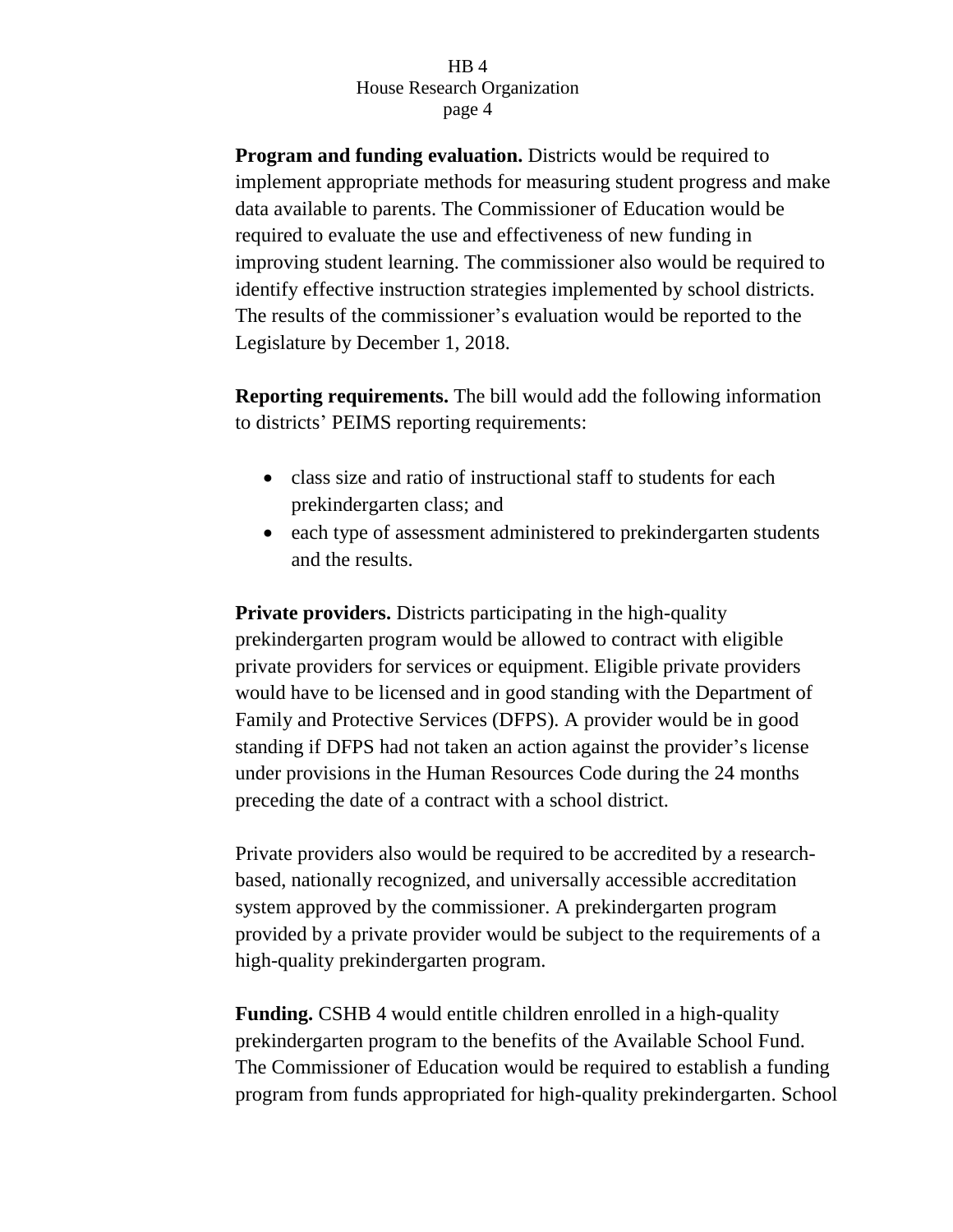# $HR<sub>4</sub>$ House Research Organization page 5

districts would be required to meet all program standards to receive funding.

Districts would be entitled to receive additional funding in an amount determined by the commissioner for each qualifying student who was four years old on September 1 of the year the student began the program. Districts would be required to use the additional funding to improve the quality of prekindergarten programs.

In addition to funding for the high-quality program, a district would be eligible for half-day funding under the Foundation School Program for students enrolled in a program class.

This bill would take immediate effect if finally passed by a two-thirds record vote of the membership of each house. Otherwise, it would take effect September 1, 2015.

**SUPPORTERS** SAY: CSHB 4 would give districts the flexibility and incentives to boost the quality of their prekindergarten programs. These programs serve students most at risk of not succeeding in kindergarten through third grade, including English language learners and students from low-income households. Districts and charter schools that adopt the voluntary standards could use the extra funding to hire new teachers, extend their programs from half-day to full-day, or otherwise improve the quality of their prekindergarten offerings. This opt-in approach would be preferable to mandating full-day prekindergarten because it would give districts the opportunity to expand or enhance existing half-day programs.

> While some argue that all districts offering prekindergarten should be required to adopt the high-quality standards, allowing districts to opt into the new program would prevent the bill from being an unfunded mandate. Districts that were not ready to participate right away would have time under the bill to build the infrastructure needed to meet the quality improvements.

> Research has shown that the early years are critical in brain development.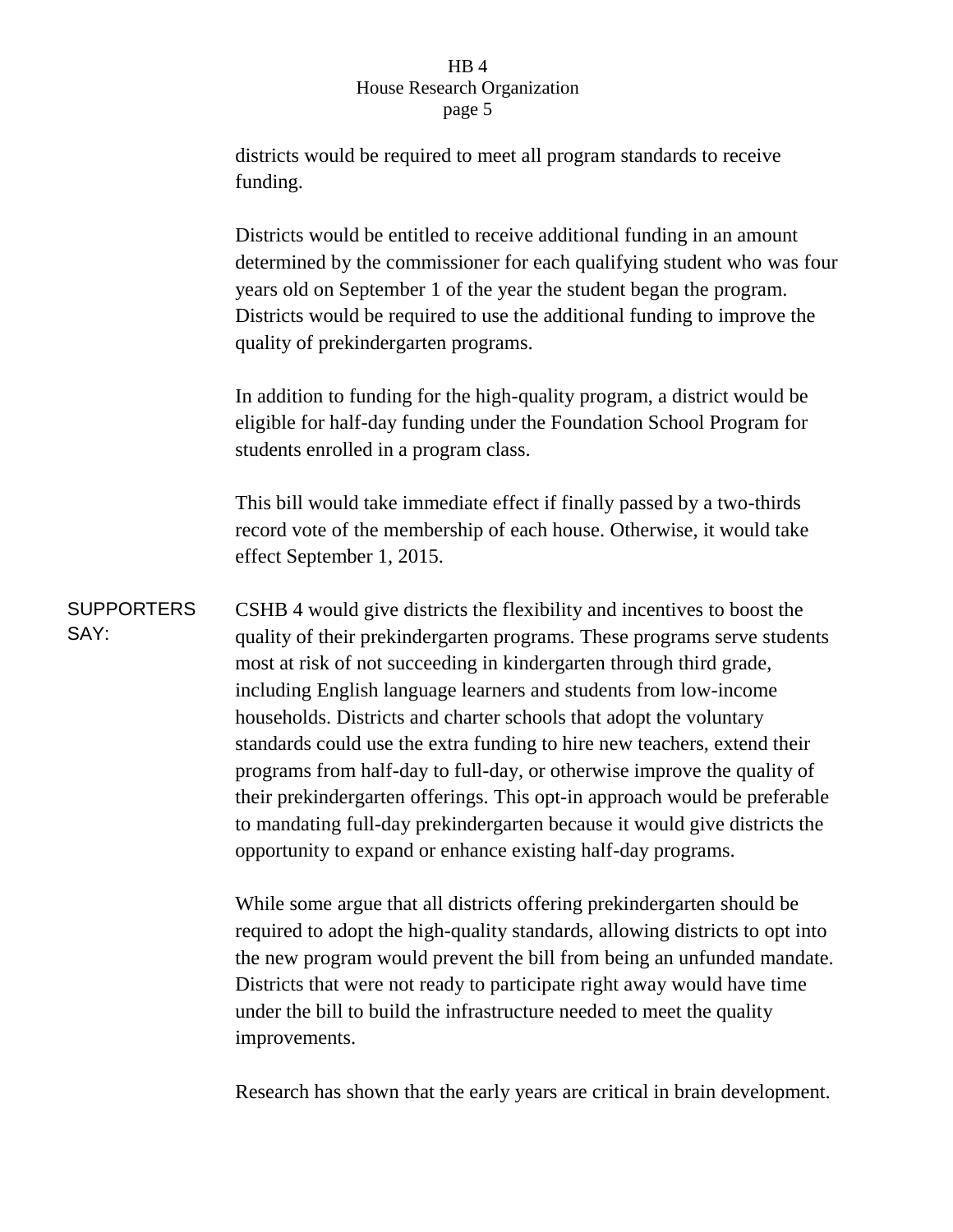Children who do not engage in meaningful learning activities during this important time may find themselves chronically behind their peers. Some have pointed to a reported "30 Million Word Gap" between children from high-income and low-income families. CSHB 4 would help reduce this disparity in educational opportunity for many young Texans.

Investing in high-quality prekindergarten would pay dividends by enabling more students to perform at grade level in reading and math by the time they finish third grade, a key milestone noted by the governor when he declared early childhood education an emergency matter for the 84th Legislature. The state could see savings in the short term as students needed less remediation and in the long term with a better-educated workforce. A 2006 study by the Bush School of Government and Public Service at Texas A&M University found that every dollar invested in high-quality prekindergarten returns \$3.50 in combined benefits to the participant, society, and the government.

In addition, districts that have expanded to full-day prekindergarten reported improvements in language development, communication, literacy, and social-emotional development that helps prepare children for kindergarten. Aldine ISD, which began offering full-day prekindergarten in 2002, said students who attended full-day prekindergarten were ahead of their peers in results on the state-mandated (STAAR) assessments in grades 3-6.

**Funding.** The bill would authorize funding through the school finance formulas for districts that adopted high-quality standards for their prekindergarten classes. This method of finance would be a better way to help districts expand their programs than previous grant programs that were subject to intermittent and highly variable funding. The fiscal note overstated the bill's cost by at least half because the Legislative Budget Board (LBB) estimated that funding would double from the current \$3,820 per eligible student. CSHB 4 would direct the Commissioner of Education to design a funding system using only the funds appropriated for a high-quality prekindergarten program. Prekindergarten funding in the House-passed budget bill would include \$30 million in general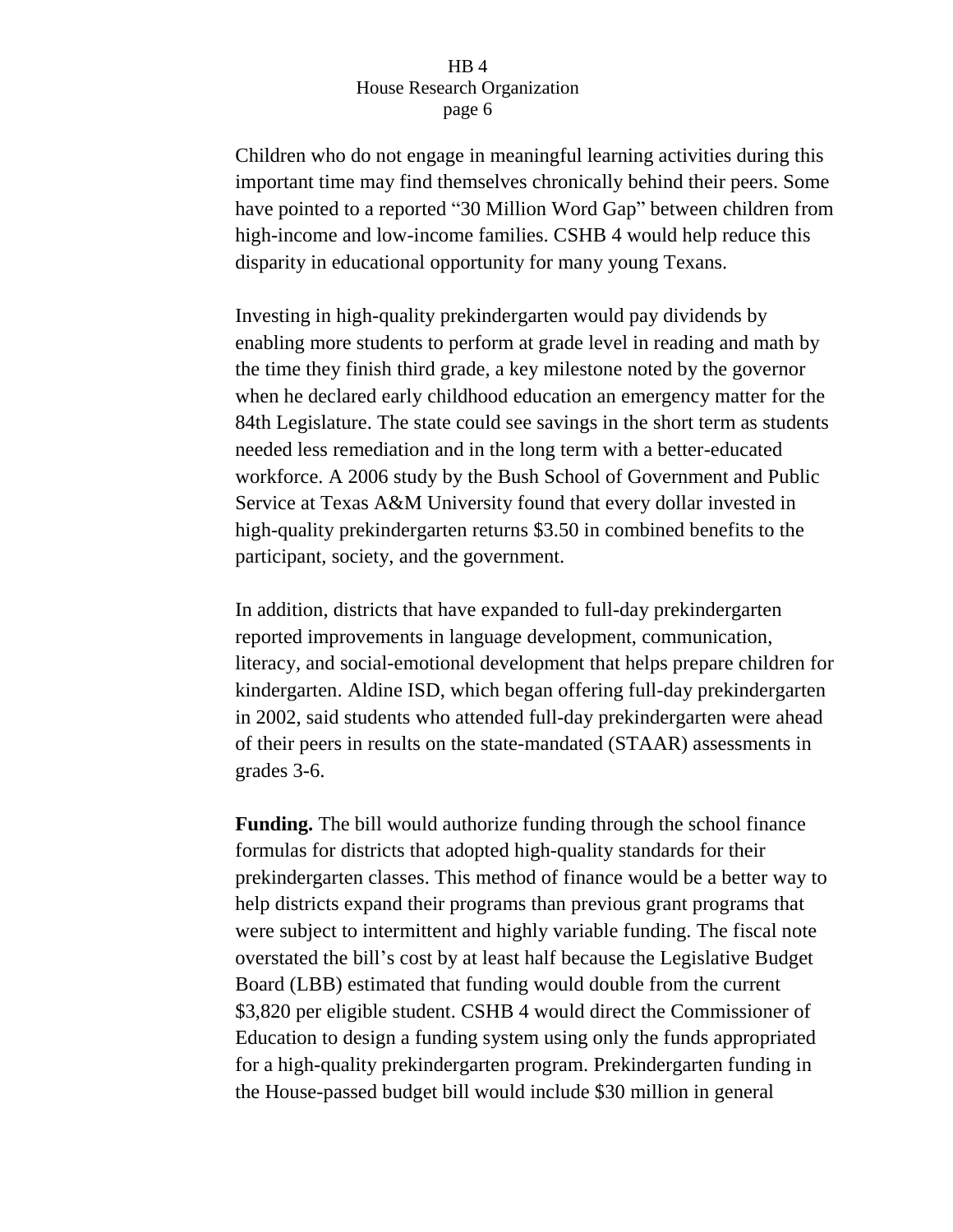revenue, with additional general revenue funds under consideration in Article 11.

**Curriculum and teacher requirements.** CSHB 4 would reward districts that hire certified teachers with additional training in child development and align curriculum with TEA-approved prekindergarten guidelines. Children in prekindergarten classes would benefit from highly qualified teachers and proven curriculum.

**Reporting requirements.** The bill would recognize the importance of vigorous data collection and reporting to evaluating the effectiveness of prekindergarten programs. Collecting data about class sizes and the results of student assessments would help lawmakers monitor the implementation of the high-quality prekindergarten program, identify best practices, and promote accountability.

**Program evaluation.** As Texas increases spending on prekindergarten, it is important that these tax dollars are monitored and that the program is held accountable for outcomes and student success. Using developmentally appropriate assessments to measure student progress would be different from a high-stakes exam and should not subject prekindergarten students to the stress of testing.

**Parent engagement.** Consistent parental involvement is critical to a child's development and success in school. The bill would allow districts to design methods of involving parents that meet local needs. For example, parents could be taught the importance of reading to their children at home. When parents become partners in their children's education right from the beginning, they may be more likely to stay involved as their children progress through elementary and secondary school.

**Private providers.** The option to partner with private providers is a financially equitable way for districts to meet the high-quality prekindergarten standards. This option could be particularly helpful for fast-growing districts that did not have space in their elementary schools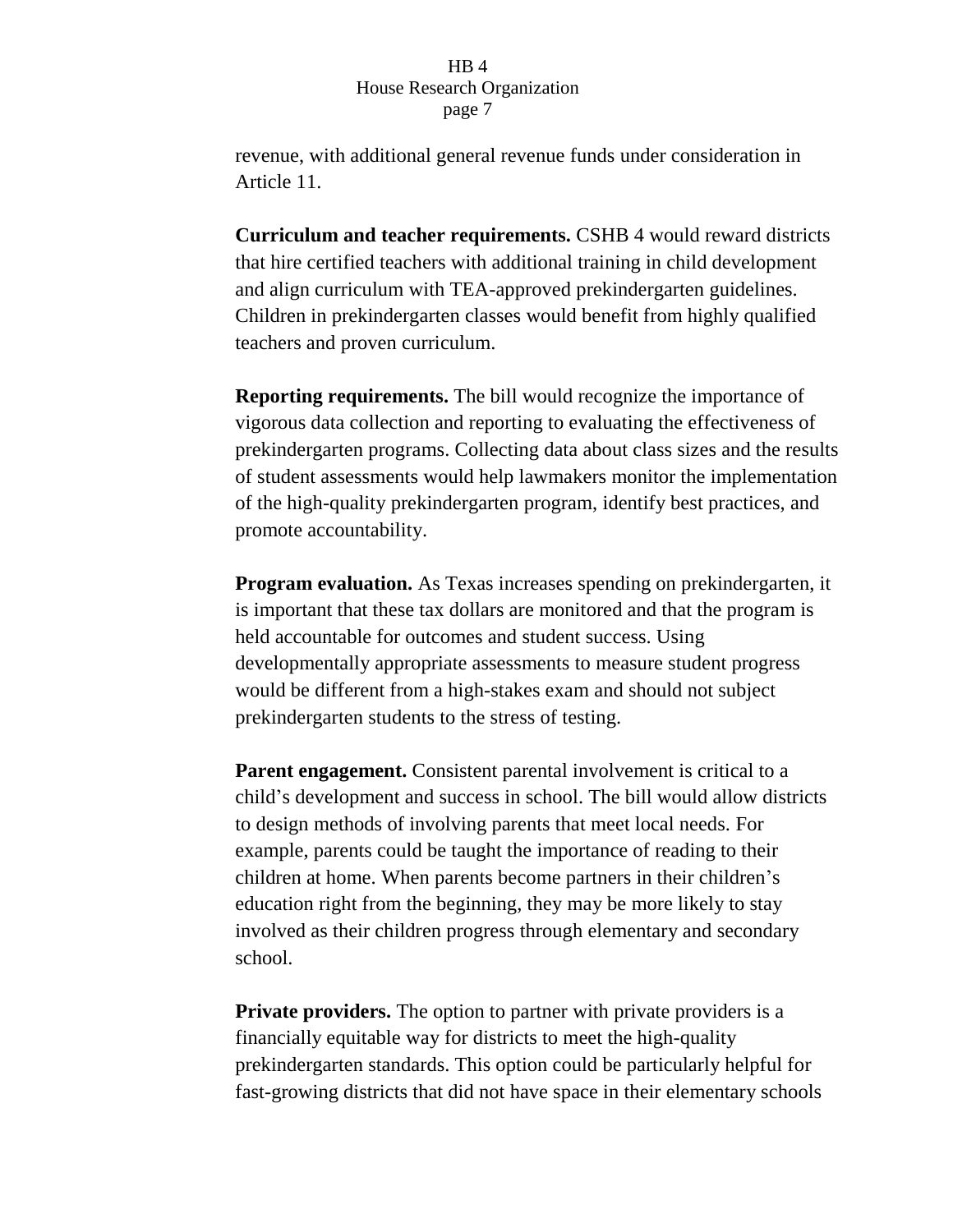for new prekindergarten classrooms. High-performing private day care providers and preschools could benefit from the partnerships instead of being forced to compete with local public school programs.

**OPPONENTS** SAY: CSHB 4 would create an expensive new prekindergarten program that might not achieve the improvements in early school success that supporters claim. The fiscal note reports the cost of the bill at \$643.9 million in fiscal 2016-17. Although the new program would be limited to certain students, the bill could create a slippery slope toward universal full-day prekindergarten for every four-year-old in Texas, which could carry an even higher price tag and require districts to build new classrooms.

> For most four-year-olds, the best learning environment is at home with a parent. Texas should not be telling parents that government-run schools can do a better job preparing their children to learn to read and perform other basic skills than can parents themselves. Many four-year-olds are not developmentally prepared for long hours of structured curriculum and assessments, which could lead to stress for these young Texans.

> For those working parents who need child care, existing programs such as the state's current half-day prekindergarten and Head Start provide options for educationally disadvantaged students to gain early exposure to structured learning.

> Some research suggests the initial gains of students who attended prekindergarten tend to fade out by third grade. Texas should be cautious about creating an expensive new entitlement that might not produce the desired result. As the Texas school-age population grows, the state should use any new school funding to address the K-12 schools currently failing to meet state standards.

> **Private providers.** By attaching funding to new prekindergarten standards, the bill could provide a financial incentive for public schools to crowd out some private prekindergarten providers. Without revenue from classrooms serving four-year-olds, some licensed day care centers could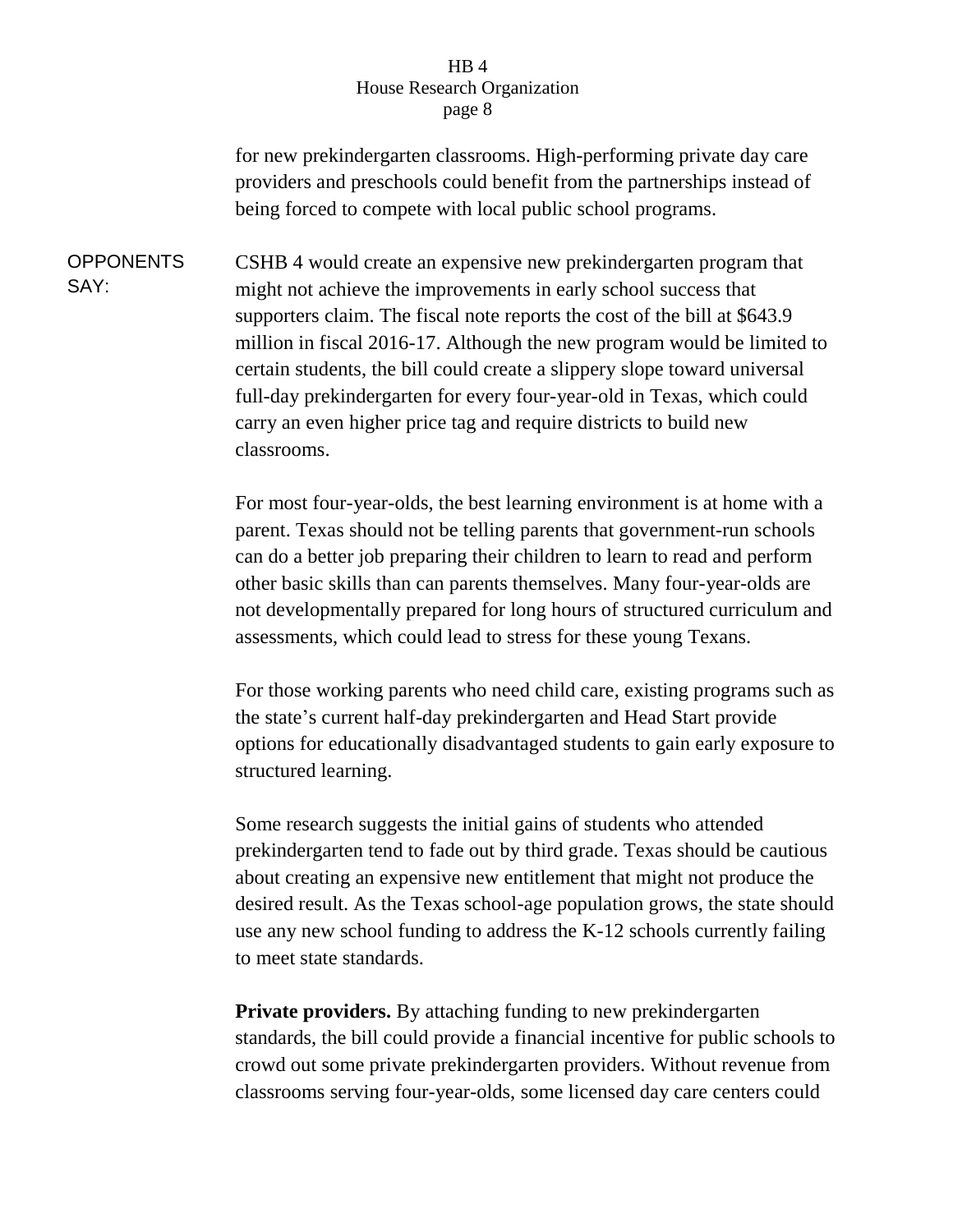not afford to provide more costly infant care. Nonprofits such as churches and local community organizations also could be affected as parents chose free public school programs. Although CSHB 4 would allow districts to partner with eligible private providers, the stringent demands of providing a program that met the requirements of the bill could limit the number of private providers interested in contracting with districts. In order to save money and preserve the existing infrastructure of qualified private providers, districts should be required to contract with private providers.

**Program accountability.** Some school districts have made the decision to provide full-day prekindergarten and are reporting good results. CSHB 4 would require costly mandated assessments. Children at the age of four might not respond well to assessments even if they knew the answers because of their limited attention span or simply because they did not feel like answering. Assessments at this age also could take up valuable classroom time because they often involve multiple observations of teachers interacting with students.

**OTHER OPPONENTS** SAY:

CSHB 4 would be a good start to focus resources on prekindergarten but would not go far enough. It would not expand eligibility to all four-yearolds nor require full-day prekindergarten. Texas cannot provide its children the best possible prekindergarten unless the state is willing to pay the costs. The anticipated supplemental prekindergarten funding included in the House's proposed budget would not reach the level of a \$200 million grant program that was cut from the budget beginning in fiscal 2012.

A quality full-day program would deliver the best, most sustainable results for educationally disadvantaged kids. Working families might choose not to enroll their children in half-day programs because of the difficulty of picking up students from school in the middle of the day.

The bill also should impose class size limits and student-teacher ratios. One study by a children's advocacy group found the average Texas prekindergarten class size was 20 students. Other proposed legislation would have required a 10 to 1 student-teacher ratio.